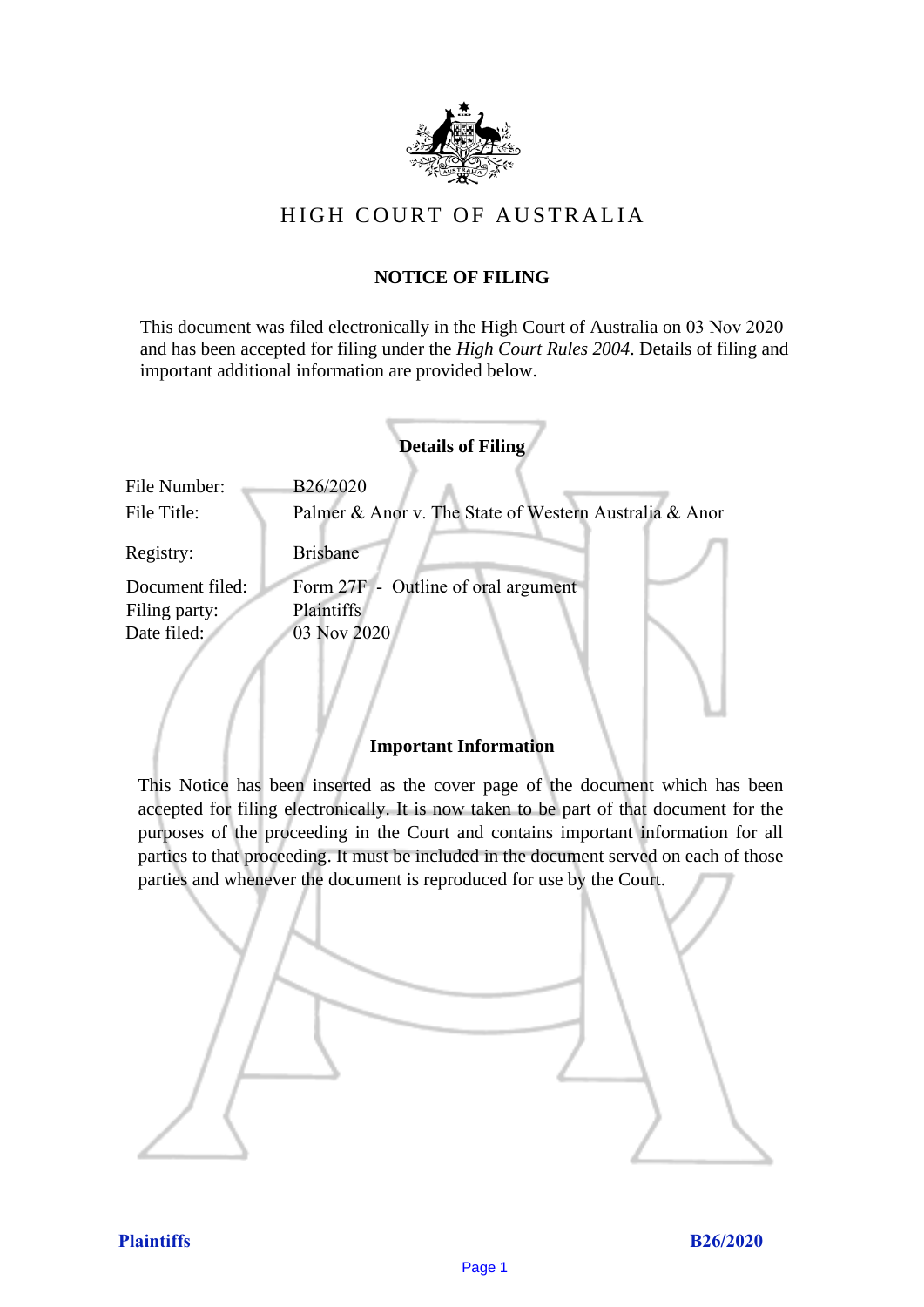### IN THE HIGH COURT OF AUSTRALIA IN THE HIGH COURT OF AUSTRALIA BRISBANE REGISTRY No. B26 of 2020

BETWEEN: Clive Frederick Palmer BETWEEN: Clive Frederick Palmer First Plaintiff First Plaintiff

> Mineralogy Pty Ltd ABN 65 010 582 680 Mineralogy Pty Ltd ABN 65 010 582 680 Second Plaintiff Second Plaintiff

> > and and

The State of Western Australia The State of Western Australia First Defendant First Defendant

> Christopher John Dawson Christopher John Dawson Second Defendant Second Defendant

#### **PLAINTIFFS' OUTLINE OF ORAL SUBMISSIONS**  PLAINTIFFS' OUTLINE OF ORAL SUBMISSIONS

20 20

10 10

# PART I: CERTIFICATION

PLAINTIFFS CHEAT CONTRACTES<br>
PLAINTIFFS B26/2020<br>
PLAINTIFFS B26/2020<br>
PLAINTIFFS B26/2020<br>
PLAINTIFFS B26/2020<br>
PLAINTIFFS DUTLINE OF ORAL SUBMISSIONS<br>
PLAINTIFFS OUTLINE OF ORAL SUBMISSIONS<br>
PLAINTIFFS OUTLINE OF ORAL S 1. The plaintiffs certify that these submissions are in a form suitable for publication on the imtermet.

Plaintiffs B26/2020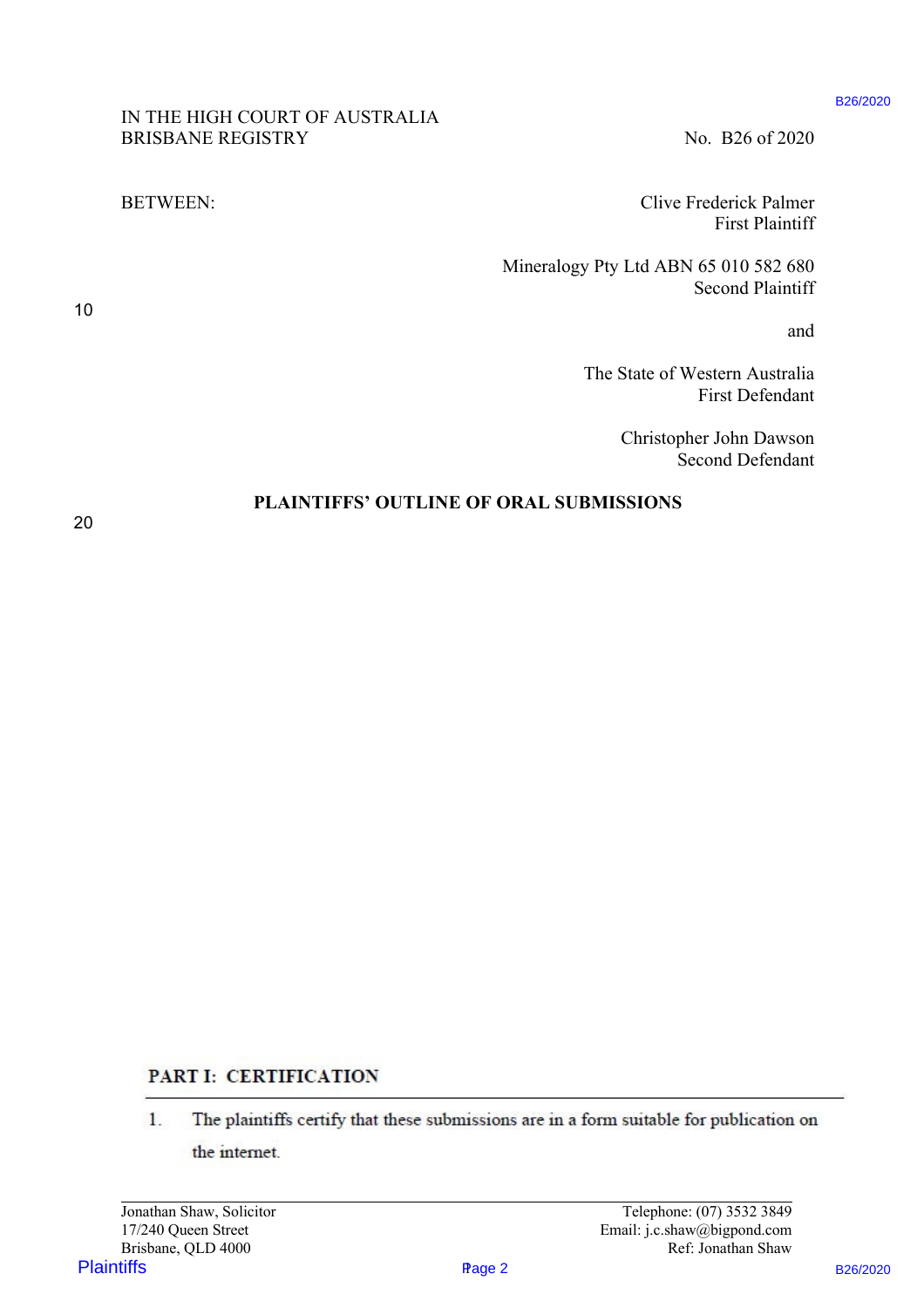#### **INTRODUCTION** INTRODUCTION

- 1. Three alternate bases to test the validity of the Directions, upon their proper Three alternate bases to test the validity of the Directions, upon their proper characterisation, against the intercourse limb of s. 92 arise on the competing characterisation, against the intercourse limb of s. 92 arise on the competing arguments: whether they are directed or aimed at interstate intercourse; whether they arguments: whether they are directed or aimed at interstate intercourse; whether they are reasonably necessary in the course of the regulation of some matter other than are reasonably necessary in the course of the regulation of some matter other than interstate intercourse; the adaptation of the test from the implied freedom of political interstate intercourse; the adaptation of the test from the implied freedom of political communication context. communication context. 1.
- 2. On the facts found by Rangiah J the Directions offend s. 92 however tested. On the facts found by Rangiah J the Directions offend s. 92 however tested. 2.

#### **THE DIRECTIONS** THE DIRECTIONS

10 3. The Directions critically operate as follows: cl. 4 prohibits entry into Western Australia 3. The Directions critically operate as follows: cl. 4 prohibits entry into Western Australia to anyone who is not an "exempt traveller"; cl. 5 prohibits entry even to an "exempt to anyone who is not an "exempt traveller'; cl. <sup>5</sup> prohibits entry even to an "exempt traveller" who meets certain conditions; cl. 6 requires persons who have entered WA traveller" who meets certain conditions; cl. 6 requires persons who have entered WA contrary to cl. 4 or 5 to leave WA as soon as possible. contrary to cl. 4 or <sup>5</sup> to leave WA as soon as possible. 10

#### **THE FACTS** THE FACTS

- 4. The Directions were not responsible for the original elimination of COVID-19 in WA, 4. The Directions were not responsible for the original elimination of COVID-19 in WA, but rather are relevant to any reintroduction of it: [123], [152], [352], [365 (c)]. but rather are relevant to any reintroduction of it:[123], [152], [352], [365 (c)].
- 5. The risks of reintroduction were measured against the precautionary principle; [73], The risks of reintroduction were measured against the precautionary principle; [73], [79], [296] – [300], [302], [365 (c)]. Qualitative assessments of risk were adopted in [79], [296] — [300], [302], [365 (c)]. Qualitative assessments of risk were adopted in answering the remitted question; [253], [254]. Once there is no community answering the remitted question; [253], [254]. Once there is no community
- 20 transmission in a region COVID-19 can be considered eliminated, and that is as low a transmission in <sup>a</sup> region COVID-19 can be considered eliminated, and that is as low arisk as one can hope for; [113], [117], [247]. risk as one can hope for; [113], [117], [247].
	- 6. Against those qualitative assessments, risks moderate and above, or unknown, Against those qualitative assessments, risks moderate and above, or unknown, warranted borders restriction; [263], [269] and [291]. Conversely, it follows, risks of warranted borders restriction; [263], [269] and [291]. Conversely, it follows, risks ofvery low (negligible) or low did not warrant border restrictions. very low (negligible) or low did not warrant border restrictions.
- 7. The probability of the reintroduction of COVID-19 to Western Australia in each of the The probability of the reintroduction of COVID-19 to Western Australia in each of the following scenarios was the same: With the border restriction in place; [305]; By the following scenarios was the same: With the border restriction in place; [305]; By the use of hotel quarantine (had that been possible on that scale); [307], [325]-[326]; With use of hotel quarantine (had that been possible on that scale); [307], [325]-[326]; With the border restrictions completely removed and no other measures (excluding those the border restrictions completely removed and no other measures (excluding those jurisdictions moderate and above or uncertain); Vic [262], [263], NSW [208], [209], jurisdictions moderate and above or uncertain); Vic [262], [263], NSW [208], [209], 30 Tas (in fact lower) [270], [271], [274], SA [273], [277], ACT [279], [281], NT [282], Tas (in fact lower) [270], [271], [274], SA [273], [277], ACT [279], [281], NT [282], **EXTRODICTION**<br>
1. These alternative has to test the validity of the Diversions, upon their properties<br>
2. The mean-test in age alternative interesting in the state properties<br>
demonstration age in the method of the syste
	- [285], Qld [288], [291]; With the border measures removed but alternative measures in [285], Qld [288], [291]; With the border measures removed but alternative measures in

20

30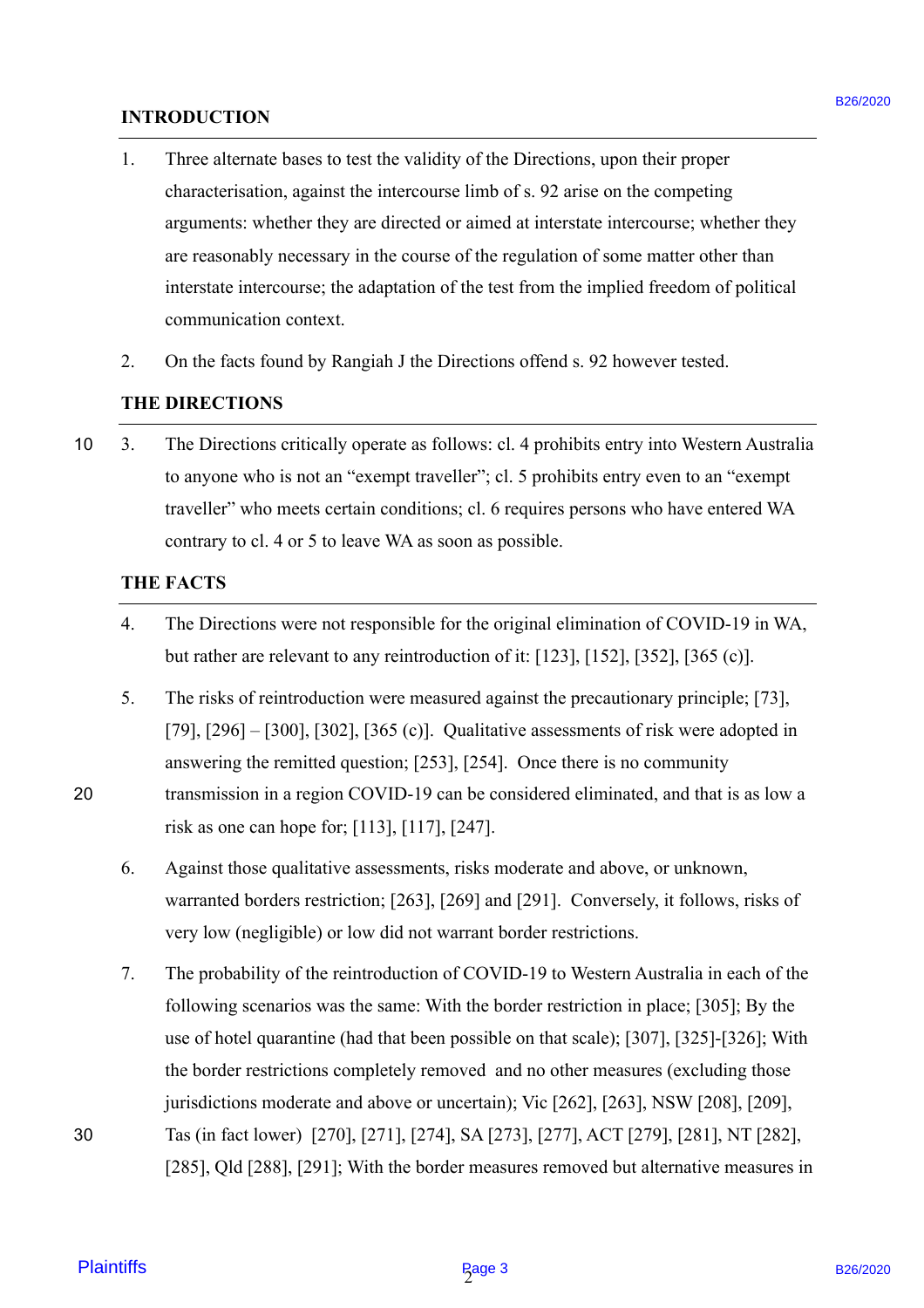place; [317]-[321]. Such alternative measures were reasonably practicable; [360]. place; [317]-[321]. Such alternative measures were reasonably practicable; [360].

8. Because of the differential risks of the various States and Territories in Australia, it 8. Because of the differential risks of the various States and Territories in Australia, it "...may therefore be possible to ease the border restrictions with some State and Territories without a significantly increased risk of morbidity and mortality in the Territories without <sup>a</sup> significantly increased risk of morbidity and mortality in the Western Australia population while there is ongoing community transmissions within Western Australia population while there is ongoing community transmissions within other States and Territories." [365 (i)]. other States and Territories." [365 (i)].

#### *GRATWICK* **REMAINS APPLICABLE TO TESTING THE DIRECTIONS** GRATWICK REMAINS APPLICABLE TO TESTING THE DIRECTIONS

- 9. Gratwick 9.1 10.5 (the direction under consideration), Latham CJ 12.8, 13.9, 14.9 15.1, Rich J 16.2 – 16.4, Starke J 17.2, 17.5 – 17.8, Dixon J 19.6 – 19.9, McTiernan J 15.1, Rich <sup>J</sup> 16.2 — 16.4, Starke <sup>J</sup> 17.2, 17.5 — 17.8, Dixon <sup>J</sup> 19.6 — 19.9, McTiernan <sup>J</sup> 10 21.6, 21.9, 22.4; Tas [8], [24], NT [12]-[16], [58]; cf WA [35], [58]-[68], [73]-[74]. <sup>10</sup> 21.6, 21.9, 22.4; Tas [8], [24], NT [12]-[16], [58]; cfWA [35], [58]-[68], [73]-[74].
	- 10. *Gratwick* was consistent with earlier decisions, in particular *Smithers* Issacs J 117.5, 10. Gratwick was consistent with earlier decisions, in particular Smithers Issacs <sup>J</sup> 117.5, Higgins J 118.5. Higgins J 118.5.
	- 11. *Nelson* (not an intercourse case, so the relevant test is not the same in any event) is consistent with *Gratwick* and the plaintiffs' reliance upon it, as can be seen both from the statutory majority and the dissents  $-$  Higgins J 245.6  $-$  246.6 (provisions in question), 246.8 – 247.1, 247.3 – 247.5, Knox CJ, Gavan Duffy and Starke JJ 218.4 – question), 246.8 — 247.1, 247.3 — 247.5, Knox CJ, Gavan Duffy and Starke JJ 218.4 — 218.9, Issacs J 223.3, Powers J 253.1; NT [11]; cf WA [36], [48], Qld [10]. 218.9, Issacs <sup>J</sup> 223.3, Powers <sup>J</sup> 253.1; NT [11]; cfWA [36], [48], Qld [10].
	- 12. The distinction between direct infringement of s. 92 and incidental regulation was 12. The distinction between direct infringement of s. 92 and incidental regulation was consistently applied up to *Cole* - *Tasmania* Gavan Duffy CJ, Evatt and McTiernan JJ consistently applied up to Cole - Tasmania Gavan Duffy CJ, Evatt and McTiernan JJ
- 20 169.7, Dixon J 183.3; *Airlines Nationalisation* Latham CJ 61.2; *Bank Nationalisation* 20 169.7, Dixon <sup>J</sup> 183.3; Airlines Nationalisation Latham CJ 61.2; Bank Nationalisation Dixon J 387.4, PC 639.7; *Cam & Sons* Dixon, Williams, Webb, Fullagar and Kitto JJ Dixon <sup>J</sup> 387.4, PC 639.7; Cam & Sons Dixon, Williams, Webb, Fullagar and Kitto JJ 455.4; *Hughes and Vale* PC 18.3; *Hospital Provident Fund* Dixon J 17.6; *Harris* 455.4; Hughes and Vale PC 18.3; Hospital Provident Fund Dixon <sup>J</sup> 17.6; Harris Fullagar J 463.7 – and as below, continued with and from *Cole*. Fullagar <sup>J</sup> 463.7 — and as below, continued with and from Cole.
- 13. The correctness of *Gratwick* was expressly recognised in *Cole*; *Miller* Brennan J 603.5 13. The correctness of Gratwick was expressly recognised in Cole; Miller Brennan <sup>J</sup> 603.5 – 604.1; *Cole* Mason CJ, Wilson, Brennan, Deane, Dawson, Toohey and Gaudron JJ — 604.1; Cole Mason CJ, Wilson, Brennan, Deane, Dawson, Toohey and Gaudron JJ 393.5 – 394.1, 406.7 – 407.1; NT [27], in a manner rejecting any suggestion that the 393.5 — 394.1, 406.7 — 407.1; NT [27], in a manner rejecting any suggestion that the reasoning in *Gratwick* should be seen as criterion of operation test; cf WA [47], [53], Qld [22]-[23], SA [9]-[39]. Qld [22]-[23], SA [9]-[39]. place; [317]-1321]. Stach alternative measures were reavanitity practicalite [366].<br> **BACente of the differentialite of the various States and Enricolne is abunding in the mass of the state and<br>
<sup>T</sup>-may discsicle is usual**
- 14. *Gratwick* continues to be recognised as correct and authoritative through to *Cunliffe*; 14. Gratwick continues to be recognised as correct and authoritative through to Cunliffe; 30 *ACTV* Dawson J 192.2 – 192.6, 192.8, 193 – 195.3, 195.8; *Nationwide News* 30 ACTVDawson <sup>J</sup> 192.2 — 192.6, 192.8, 193 — 195.3, 195.8; Nationwide News Brennan J 57.5 – 57.8, 58.2 – 58.5, 58.9 – 59.2; NT [32], *Cunliffe* Mason CJ 307.6 – Brennan <sup>J</sup> 57.5 — 57.8, 58.2 — 58.5, 58.9 — 59.2; NT [32], Cunliffe Mason CJ 307.6 — 308.2, Brennan J 333.4, Toohey J 333.5 – 333.9, Dawson J 366.5, Deane J 346.6 – 308.2, Brennan <sup>J</sup> 333.4, Toohey <sup>J</sup> 333.5 — 333.9, Dawson <sup>J</sup> 366.5, Deane <sup>J</sup> 346.6 —

# **Plaintiffs**